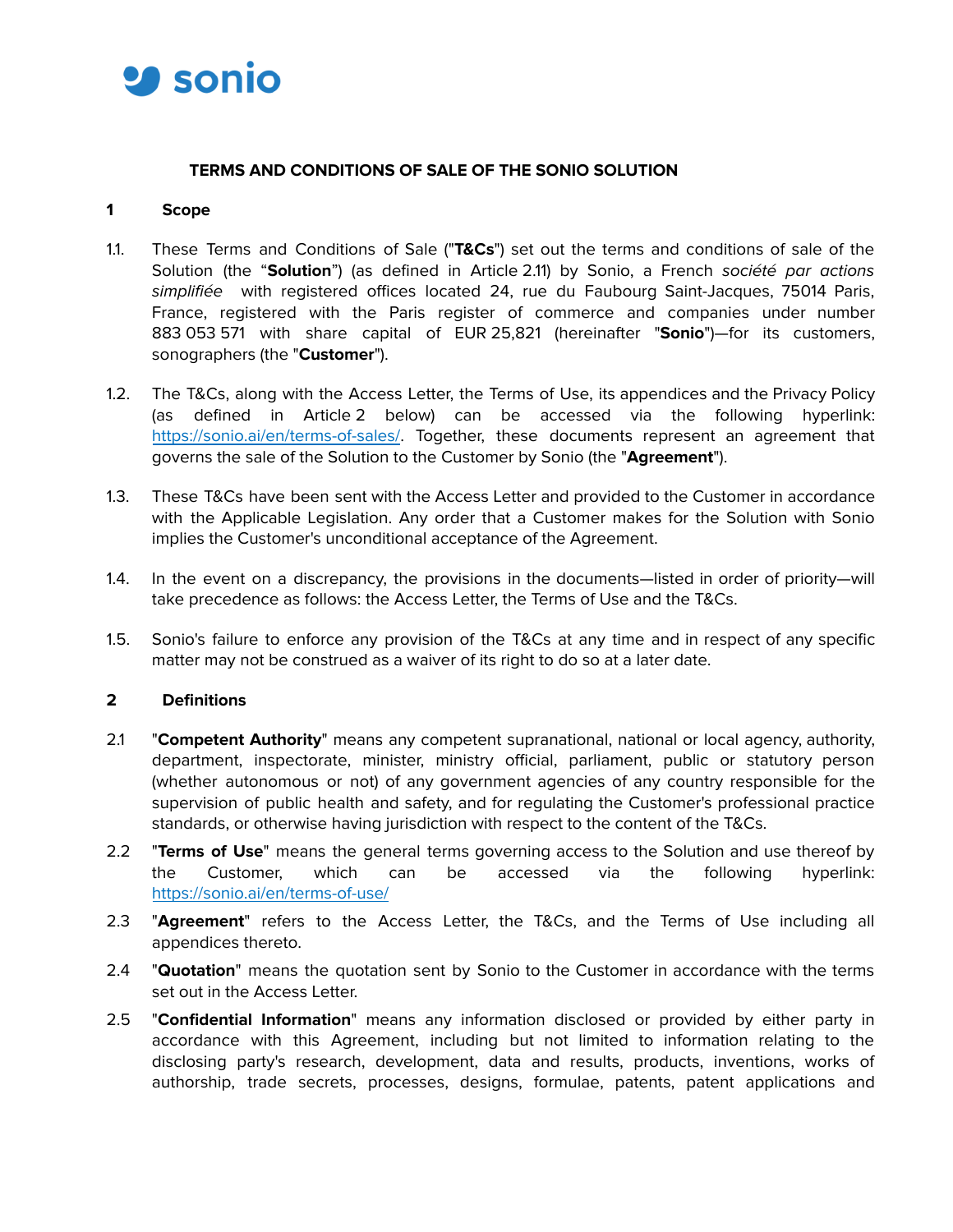

licences; business, marketing, sales, strategies, programs and commercial performance, including costs and prices; suppliers, manufacturers, customers, market data, staff and any other confidential or proprietary information related to the performance of the aforementioned party's obligations under the Agreement. Additionally, each party's pre-existing intellectual property rights shall be deemed Confidential Information.

- 2.6 "**Access Letter**" is defined in Article 3.1.
- 2.7 "**Applicable Laws**" means all applicable laws, regulations, policies, ethical rules, codes, guidelines and any other rules in force at the time the Solution is accessed and used—given that they may be updated from time to time— pertaining to the respective parties, to the activities contemplated by this T&Cs and more generally to the content of the Agreement, including, but not limited to, those relating to personal data and the ethical conduct rules that apply to the Customer.
- 2.8 "**Subscription Period**" means the period in respect of which the Price is payable in order to access and use the Solution as specified in the Agreement.
- 2.9 "**Price**" is defined in Article 4.1.
- 2.10 "**Registry**" means, when applicable, the collective database of healthcare professionals in which the Customer shall be registered to be authorized to lawfully practice its professional activity in accordance with Applicable Laws.
- 2.11 "**Solution**" means the Sonio intuitive web application that can be accessed via the following hyperlink: https://app.sonio.ai/. The application is intended to provide real-time screening and diagnosis assistance during obstetric ultrasound scans using a decision tree to help the Customer reach a diagnosis. The Solution is a Class I medical device according to and that complies with the requirements of Council Directive 93/42/EEC and bears the CE mark. The Solution is not currently authorized, approved, licensed or registered in accordance with any other regulation than the Council Directive 93/42/EEC.
- 2.12 Any other term used but not defined in these T&Cs has the meaning ascribed to it in the Access Letter or the Terms of Use.

#### **3 Orders**

- 3.1 Use of the Solution is reserved for any licensed healthcare professionals (midwives or doctors), registered in the **Registry** when applicable, duly listed and authorised for their profession with the Competent Authorities.
- 3.2 Following a request to access and use the Solution, Sonio shall provide the Customer with a physical or electronic copy of a letter that contains instructions for accessing the Solution, the pricing terms and the specific terms of use governing the Customer's use of the Solution (the "**Access Letter**").
- 3.3 To access the Solution, the Customer shall send a completed and signed copy of the Access Letter via email to the following address **billings@sonio.ai** or any other address Sonio has provided to the Customer.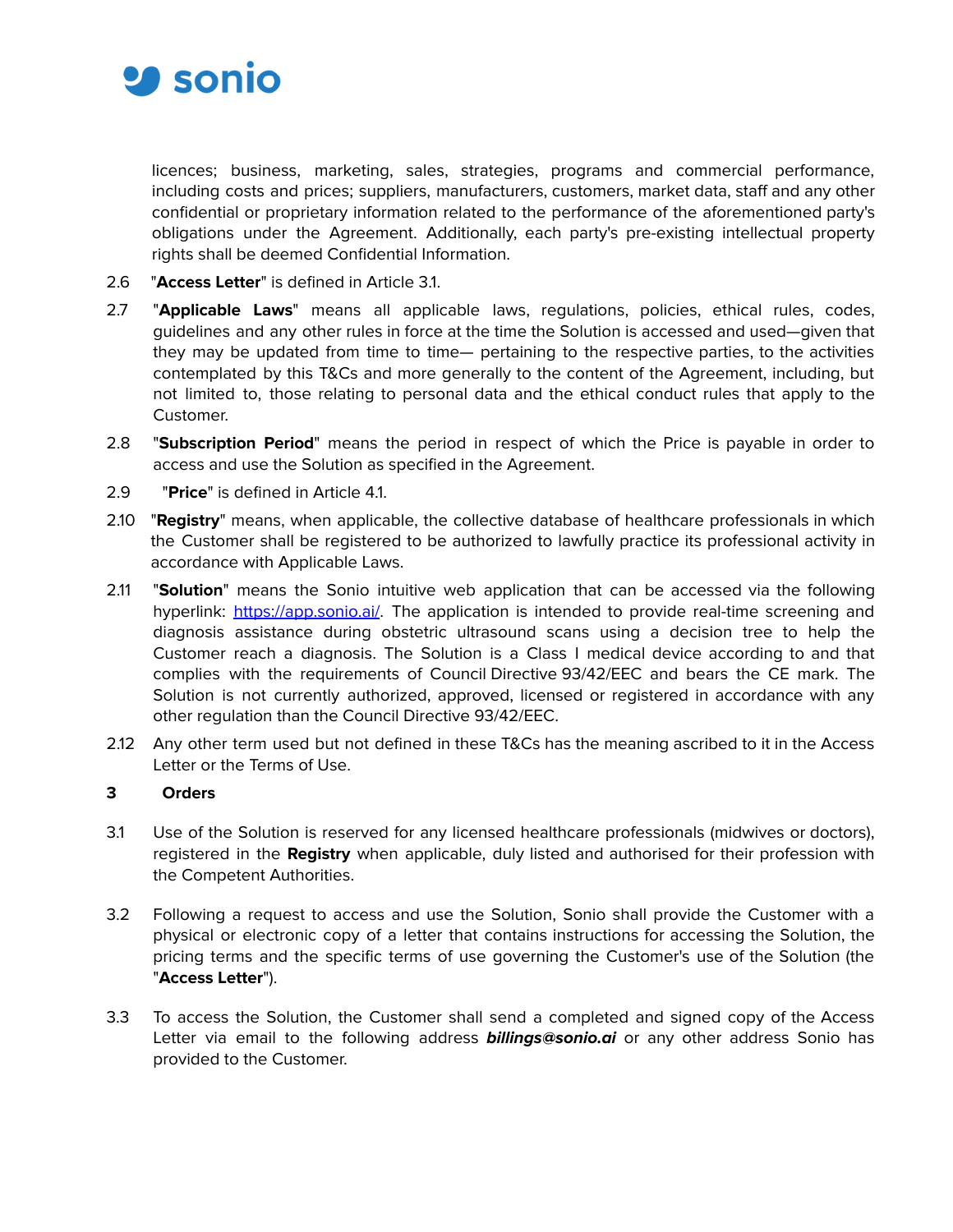

- 3.4 Any order placed by the Customer will be subject to Sonio's express written acceptance in the form of access codes for the Solution sent to the Customer or any other order validation process used by Sonio.
- 3.5 Once accepted by Sonio, any order is regarded firm and final, binding the Customer pursuant to Article 3.4. Accordingly, the order may not be cancelled or modified by the Customer after it has been accepted by Sonio, except with Sonio's prior written consent.

#### **4 Price**

4.1 The sale price of the Solution (the "**Price**") is that which is in effect on the day the order is made, as set out in the quotation that the Customer has signed (the "**Quotation**"). The Price is calculated on the basis of the price (all taxes excluded) listed in **Annex 1** to these T&Cs.

The Price is quoted in EUR (all taxes excluded) and includes the costs of installing the Solution and training the Customer. The figure provided does not include the applicable taxes. The applicable taxes will be added to the figure at the rate applicable on the day the order is placed.

- 4.2 The Price includes any discount that Sonio reserves the right to grant to the Customer based on specific setup arrangements outlined in the Access Letter.
- 4.3 Sonio reserves the right to periodically review and change the Price, unless otherwise specified in the Access Letter, in which case Sonio shall notify the Customer by any written means. Any periodic change in the Price will only apply as of the next anniversary of the Effective Date, as specified in the Access Letter.

#### **5 Payment**

- 5.1 Unless specific terms and conditions have been expressly agreed by the parties, orders will be paid via direct debit charged to the bank account specified in the SEPA direct debit mandate completed when the Quotation was signed, within the time period stipulated in the Quotation.
- 5.2 No deductions will be given for advance payments.
- 5.3 Unless otherwise provided for in the Access Letter, any payment owed by the Customer to Sonio may not, under any circumstances, be withheld or be subject to any form of reduction or compensation.
- 5.4 In the event of late payment, Sonio may suspend the Customer's access to the Solution, without prejudice to any other course of action, and the Customer shall pay Sonio a late payment fee amounting to three (3) times the most recent refinancing operations interest rate set by the European Central Bank, plus ten (10)percent, applicable on the day on which access to the Solution was provided.
- 5.5 Pursuant to Article 5.4, late payment fees are calculated on the outstanding amount (all taxes included) and begin accruing from the day after the due date of the Price. Late payment fees are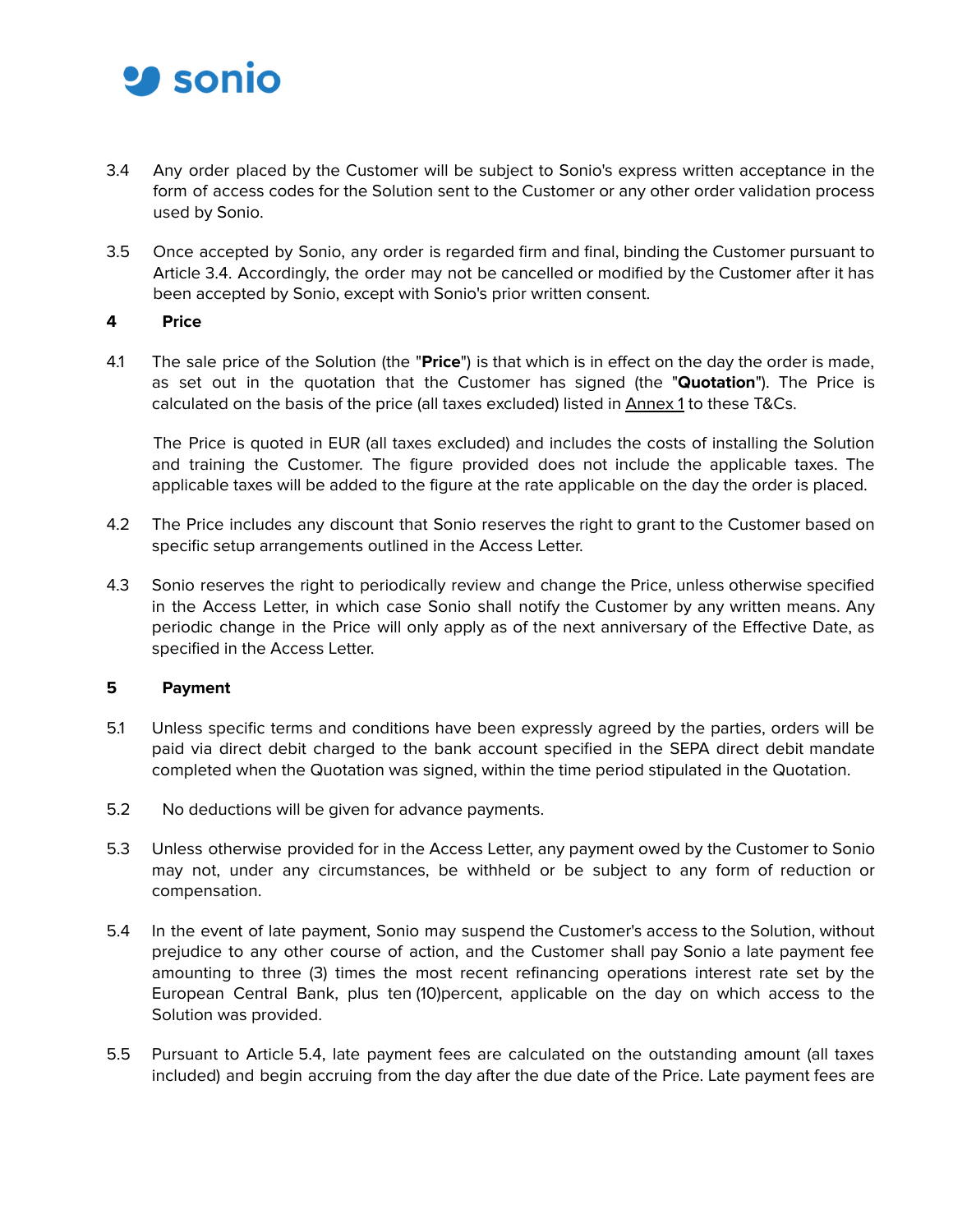

incurred without the need for a reminder from Sonio.

- 5.6 As well as late payment fees, when provided for in the Applicable Laws, the Customer shall be strictly liable to Sonio for the payment of a fixed penalty whose amount is provided for by the Applicable Laws, charged to cover the collection costs per invoice.
- 5.7 Should the Price remain unpaid when due, Sonio may suspend the Customer's access to the Solution and lawfully terminate the Agreement ten (10) days after formal notice without response, without prejudice to any damages and interest to which Sonio may be entitled to claim.
- 5.8 Sonio retains ownership on the Solution until the Price is paid in full by the Customer. This clause does not prevent the transfer of risk linked to the use of the Solution as soon as access is provided.

#### **6 Access to the Solution**

Access to the Solution is provided to the Customer by Sonio within three (3) days of Sonio accepting the Customer's order, pursuant to Article 3 of the T&Cs.

#### **7 Warranty**

- 7.1 Sonio guarantees that the Solution is free from any material defects. Where Sonio is notified in writing of a material defect that is not a result of:
	- a) a modification to the Solution by the Customer;
	- b) use of the Solution outside the terms of this Agreement for a purpose or in a setting other than those for which the Solution was designed;
	- c) use of the Solution on a device that has not been configured correctly in accordance with Sonio's instructions;

the Customer may (i) request that Sonio repair the Solution or (ii) immediately terminate the Agreement by written notice addressed to Sonio requesting that the Price paid be reimbursed for the remaining time of the Subscription Period. Both these scenarios are based on the proviso that the Customer will provide all information that may be required to assist Sonio in resolving the defect, including a documented example of any defect or sufficient information that enables Sonio to repair the defect, and reasonable access to the Customer's premises if needed.

- 7.2 The Customer assumes responsibility for selecting the Solution to achieve the intended results and acknowledges that the Solution was not developed to meet its specific requirements. The Customer acknowledges that the Solution provides diagnosis assistance based on an algorithm processing scientific data obtained from selected public databases, including HPO, Orphanet and the CRAT
- 7.3 Except in circumstances specifically provided for in Article 7.1, Sonio makes no warranties or representations, express or implied, with respect to the Solution, the Services or any other equipment, supplies or services provided by Sonio under this Agreement, including without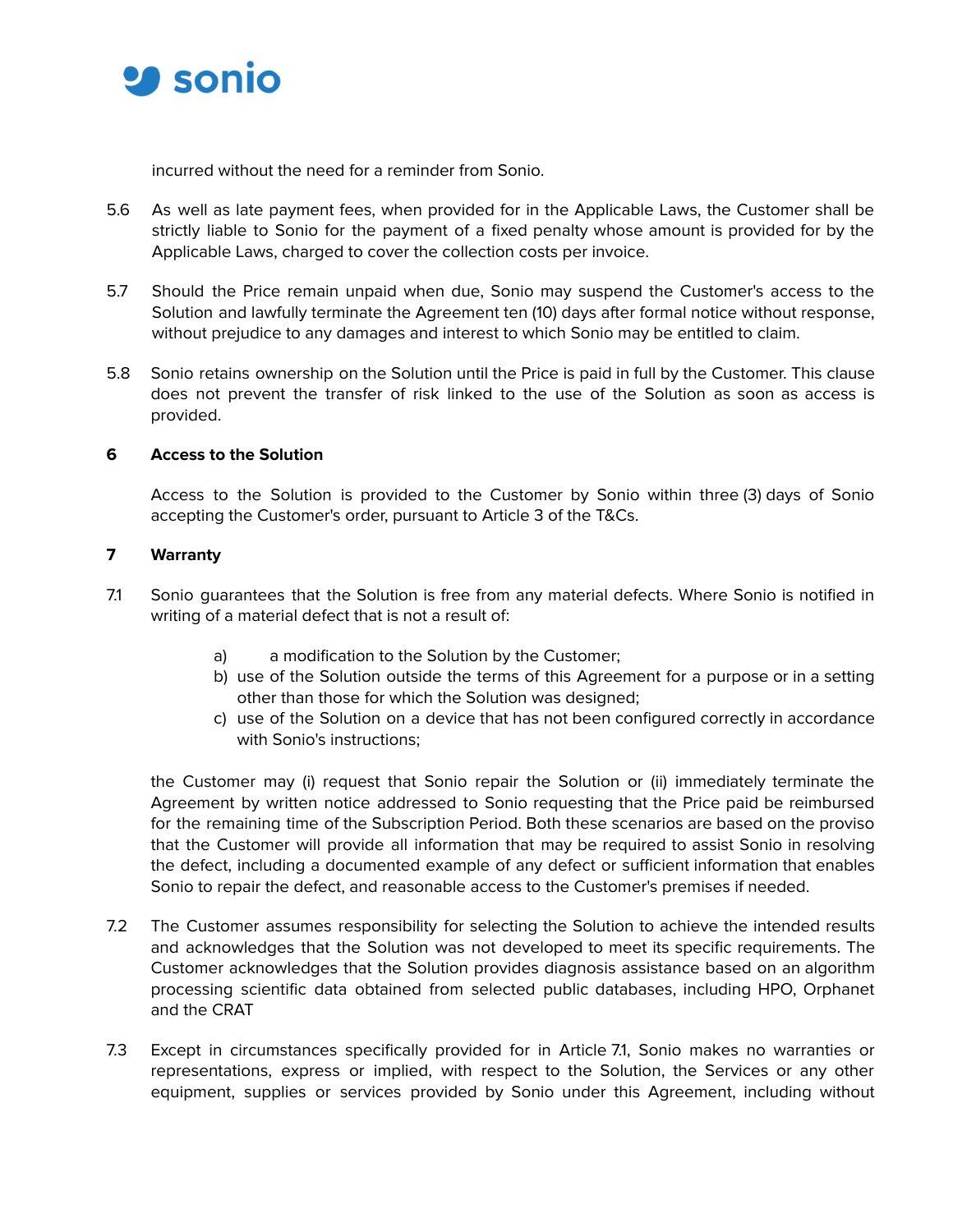

limitation the implied conditions, warranties or other terms as to satisfactory quality, fitness for purpose or the use of reasonable skill and care. Sonio assumes no liability for any unauthorised use, disposal or sale of the Solution by the Customer.

### **8 Competent court**

Any disputes arising out of or relating to the Agreement, including the validity and interpretation of the Agreement and non-contractual disputes and claims, will be subject to and interpreted in accordance with French law. The parties irrevocably consent to be governed by the exclusive jurisdiction of the courts of Paris.